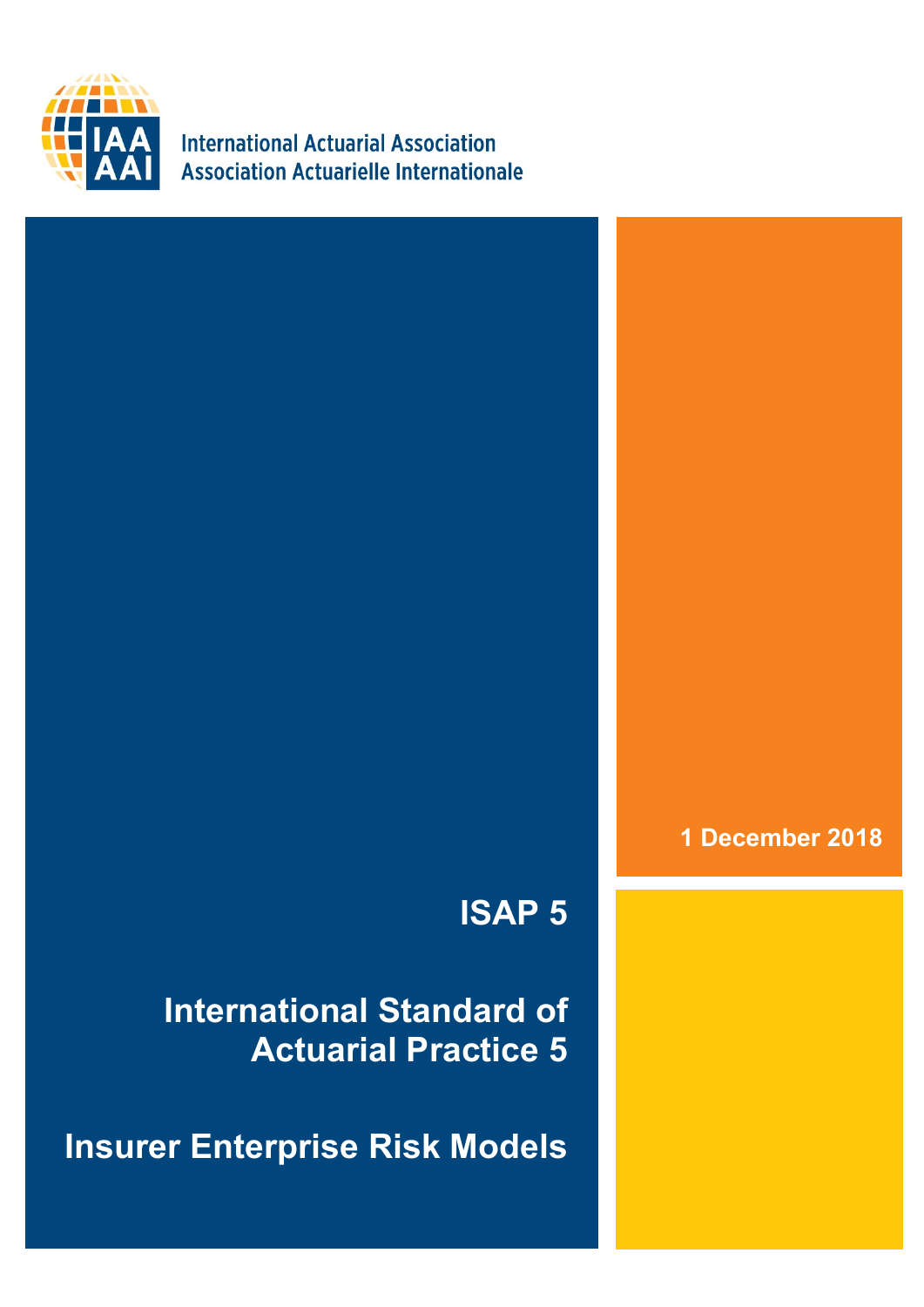### **ISAP 5**

# **International Standard of Actuarial Practice 5 Insurer Enterprise Risk Models**

Adopted by the IAA Council 21 November 2016 Conformance changes adopted 1 December 2018



**International Actuarial Association Association Actuarielle Internationale** 

**Tel:** +1-613-236-0886 **Fax:** +1-613-236-1386 **Email:** secretariat@actuaries.org 1203-99 Metcalfe, Ottawa ON K1P 6L7 Canada **[www.actuaries.org](http://www.actuaries.org/)**

© International Actuarial Association/ Association Actuarial Internationale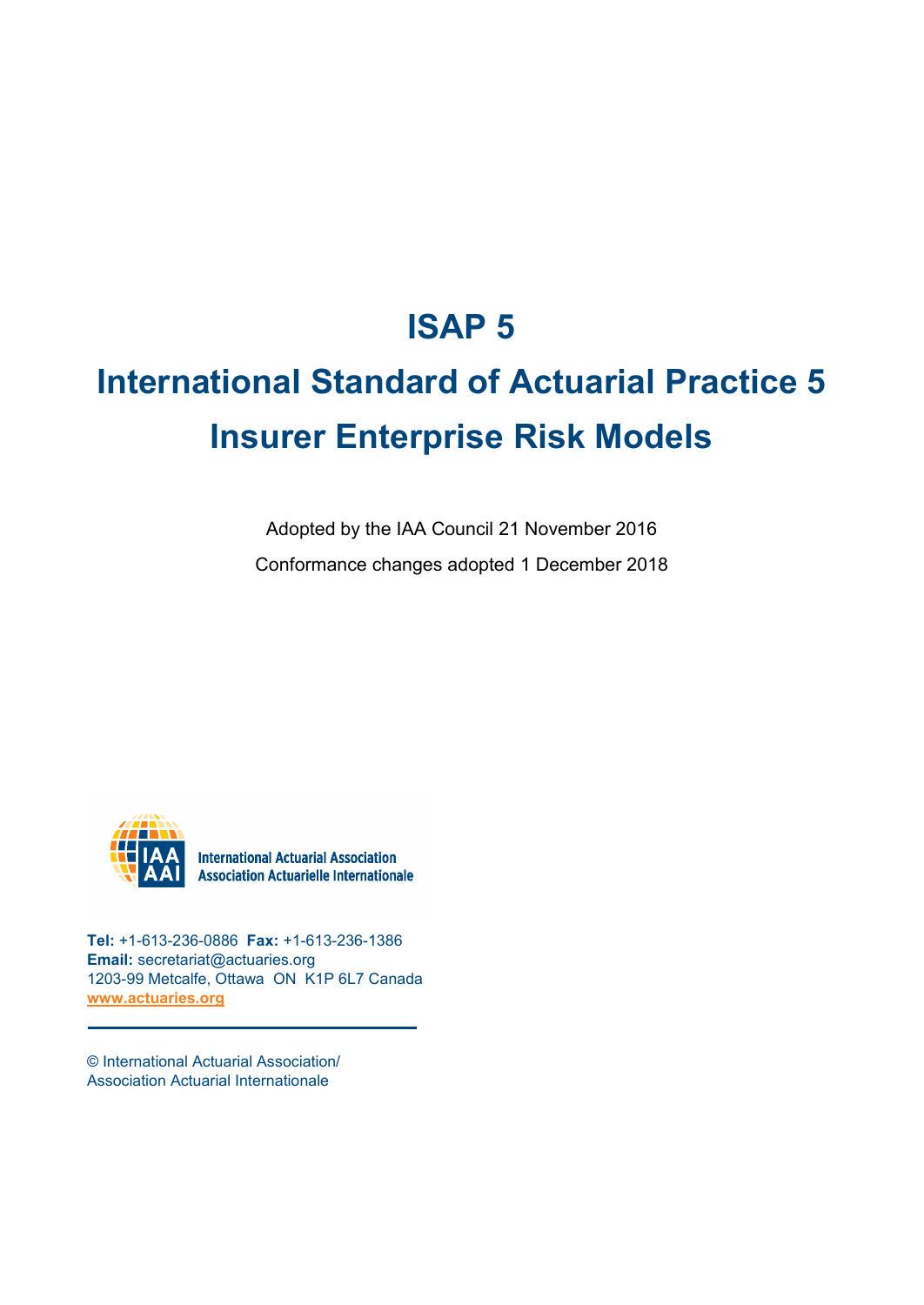#### **TABLE OF CONTENTS**

| 2.4. |  |
|------|--|
|      |  |
|      |  |
|      |  |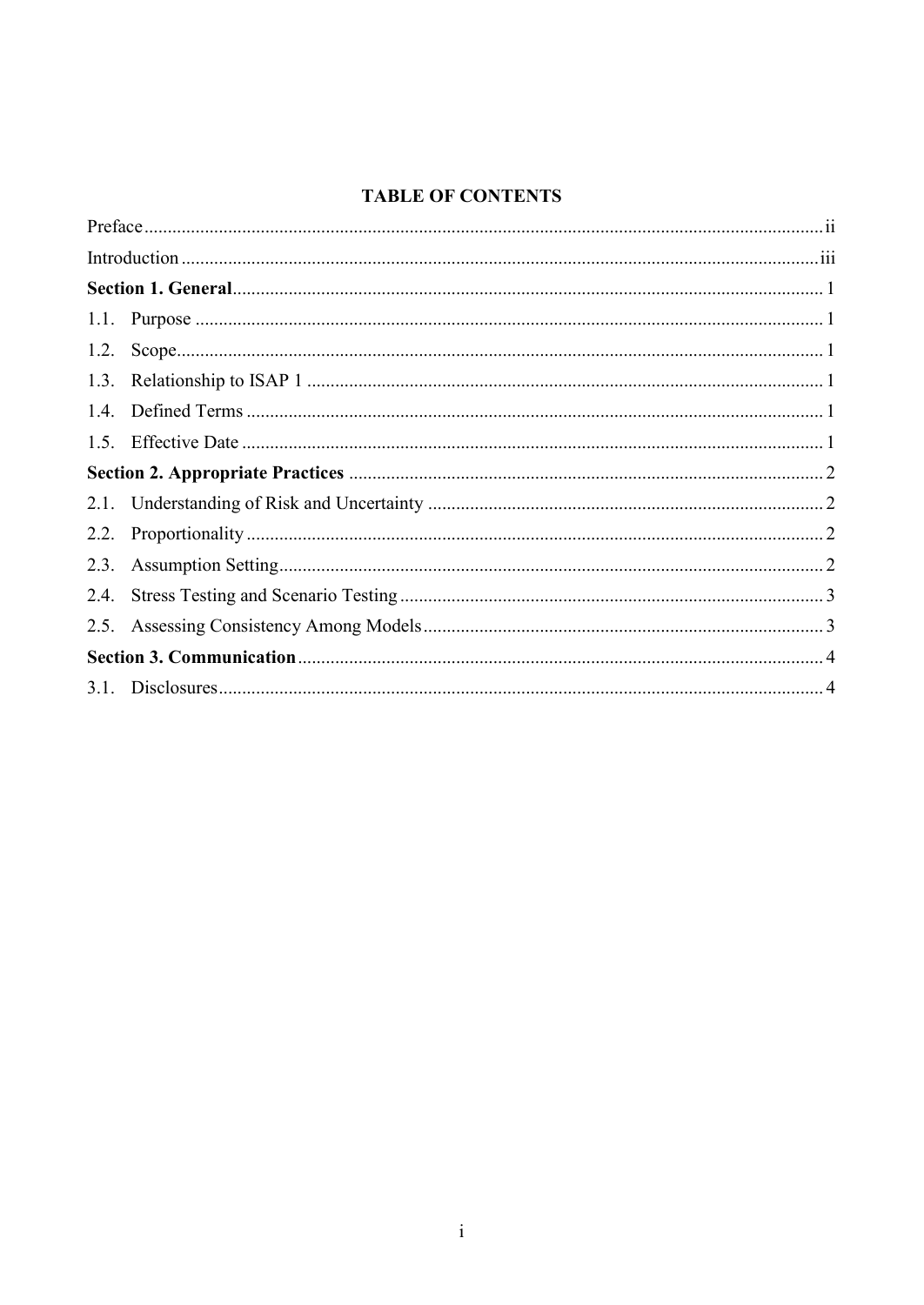#### **Preface**

#### <span id="page-3-0"></span>**This International Standard of Actuarial Practice (ISAP) is a model for actuarial standardsetting bodies to consider.**

The International Actuarial Association [\(IAA\)](https://www.actuaries.org/IAA/Documents/CTTEES_ASC/ISAPs_Glossary_Terms/IAA.html) encourages relevant actuarial standard-setting bodies to maintain a standard or set of standards that is substantially consistent with this ISAP to the extent that the content of this ISAP is appropriate for [actuaries](https://www.actuaries.org/IAA/Documents/CTTEES_ASC/ISAPs_Glossary_Terms/Actuary.html) in their jurisdiction. This can be achieved in many ways, including:

- Adopting this ISAP as a standard with only the modifications in the Drafting Notes;
- Customizing this ISAP by revising the text of the ISAP to the extent deemed appropriate by the standard-setting body while ensuring that the resulting standard or set of standards is substantially consistent with this ISAP;
- Endorsing this ISAP by declaring that this ISAP is appropriate for use in certain clearly defined circumstances;
- Modifying existing standards to obtain substantial consistency with this ISAP; or
- Confirming that existing standards are already substantially consistent with this ISAP.

A standard or set of standards that is promulgated by a standard-setting body may be considered to be substantially consistent with this ISAP if:

- There are no material gaps in the standard $(s)$  in respect of the principles set out in this ISAP; and
- The standard or set of standards does not contradict this ISAP.

If an actuarial standard-setting body wishes to adopt or endorse this ISAP, it is essential to ensure that existing standards are substantially consistent with [ISAP 1](https://www.actuaries.org/IAA/Documents/CTTEES_ASC/Final_ISAPs_Posted/ISAP1_Review_adopted_1Dec2018.pdf) as this ISAP relies upon [ISAP 1](https://www.actuaries.org/IAA/Documents/CTTEES_ASC/Final_ISAPs_Posted/ISAP1_Review_adopted_1Dec2018.pdf) in many respects. Likewise, any customization of this ISAP, or modification of existing standards to obtain substantial consistency with this ISAP, should recognize the important fact that this ISAP relies upon [ISAP 1](https://www.actuaries.org/IAA/Documents/CTTEES_ASC/Final_ISAPs_Posted/ISAP1_Review_adopted_1Dec2018.pdf) in many respects.

If this ISAP is translated for the purposes of adoption, the adopting body should select three verbs that embody the concepts of "must", "should", and "may", as described in paragraph 1.6. Language of [ISAP 1](https://www.actuaries.org/IAA/Documents/CTTEES_ASC/Final_ISAPs_Posted/ISAP1_Review_adopted_1Dec2018.pdf), even if such verbs are not the literal translation of "must", "should", and "may".

#### **ISAPs are model standards of actuarial practice and, as such, are not binding on any [actuary.](https://www.actuaries.org/IAA/Documents/CTTEES_ASC/ISAPs_Glossary_Terms/Actuary.html)**

ISAP 5 was adopted by the [IAA](https://www.actuaries.org/IAA/Documents/CTTEES_ASC/ISAPs_Glossary_Terms/IAA.html) Council in November 2016. This conforming version was adopted on 1 December2018.

*[Drafting Notes: when an actuarial standard-setting organization adopts this standard it should:*

- *1. Replace "ISAP" throughout the document with the local standard name, if applicable;*
- *2. Modify references to [ISAP 1](https://www.actuaries.org/IAA/Documents/CTTEES_ASC/Final_ISAPs_Posted/ISAP1_Review_adopted_1Dec2018.pdf) in paragraphs [1.3.](#page-5-3), [2.3.52.2.](#page-6-2), [2.3.1.](#page-6-4), and [3.1.](#page-8-1) to point to the local standard(s) that are substantially consistent with [ISAP 1,](https://www.actuaries.org/IAA/Documents/CTTEES_ASC/Final_ISAPs_Posted/ISAP1_Review_adopted_1Dec2018.pdf) rather than referring to [ISAP 1](https://www.actuaries.org/IAA/Documents/CTTEES_ASC/Final_ISAPs_Posted/ISAP1_Review_adopted_1Dec2018.pdf) directly, if appropriate;*
- *3. Choose the appropriate phrase and date in paragraph [1.5.](#page-5-5);*
- *4. Review this standard for, and resolve, any conflicts with the local [law](https://www.actuaries.org/IAA/Documents/CTTEES_ASC/ISAPs_Glossary_Terms/Law.html) and code of professional conduct; and*
- *5. Delete this preface (including these drafting notes) and the footnote associated with paragraph [1.5\]](#page-5-5)*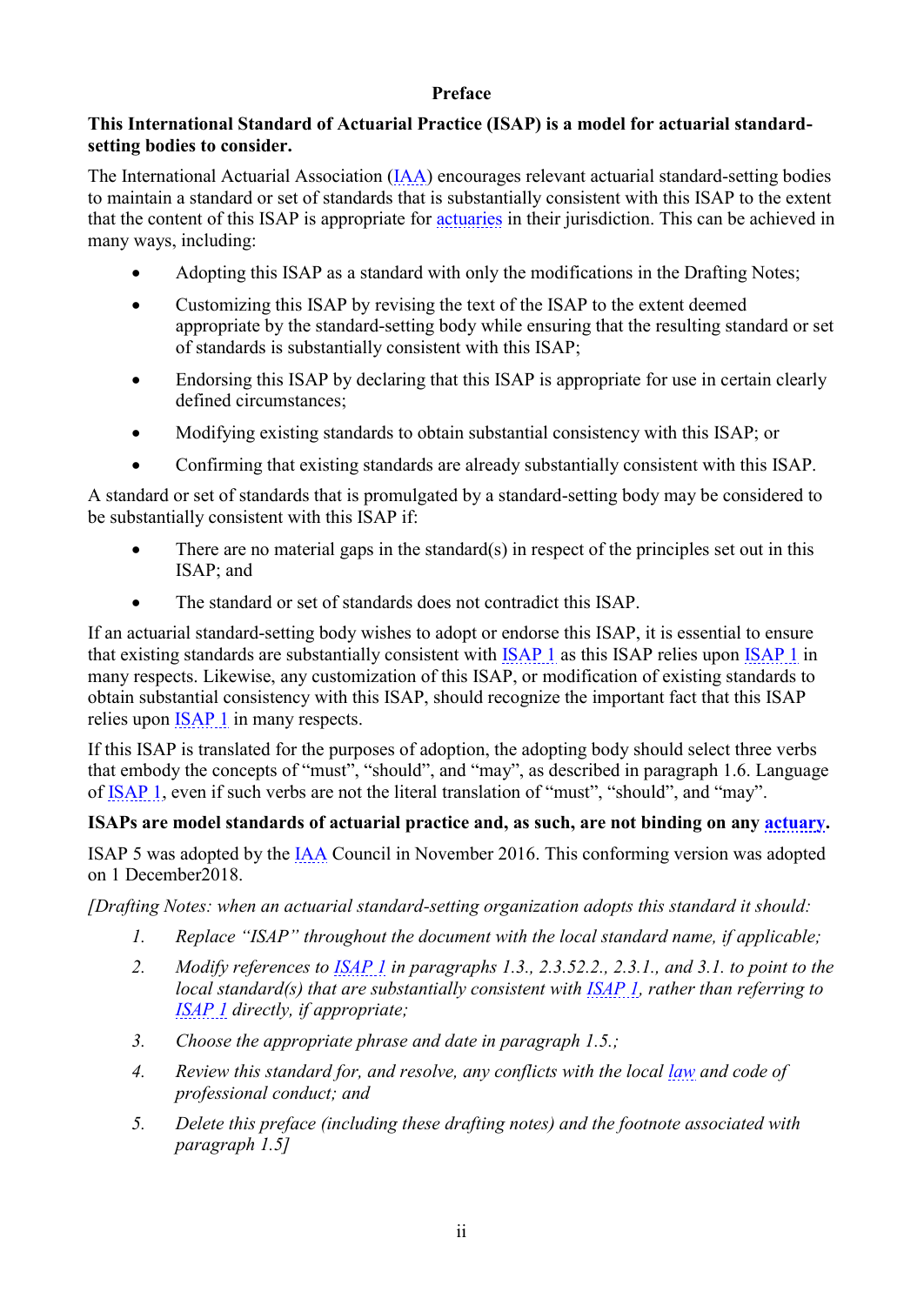#### **Introduction**

<span id="page-4-0"></span>This International Standard of Actuarial Practice (ISAP) provides guidance to [actuaries](https://www.actuaries.org/IAA/Documents/CTTEES_ASC/ISAPs_Glossary_Terms/Actuary.html) when performing [actuarial services](https://www.actuaries.org/IAA/Documents/CTTEES_ASC/ISAPs_Glossary_Terms/Actuarial_Services.html) involving the use of [enterprise risk models](https://www.actuaries.org/IAA/Documents/CTTEES_ASC/ISAPs_Glossary_Terms/Enterprise_Risk_Model.html) for insurers.

[Actuaries](https://www.actuaries.org/IAA/Documents/CTTEES_ASC/ISAPs_Glossary_Terms/Actuary.html) play a principal role in assuring financial soundness of insurers, and their approach often includes the use of [enterprise risk models.](https://www.actuaries.org/IAA/Documents/CTTEES_ASC/ISAPs_Glossary_Terms/Enterprise_Risk_Model.html) Specifically, the central importance of [enterprise risk](https://www.actuaries.org/IAA/Documents/CTTEES_ASC/ISAPs_Glossary_Terms/Enterprise_Risk_Model.html)  [models](https://www.actuaries.org/IAA/Documents/CTTEES_ASC/ISAPs_Glossary_Terms/Enterprise_Risk_Model.html) to insurance business management is clearly demonstrated in two of the Insurance Core Principles (ICP) published by the IAIS for assessment and supervision purposes: ICP 16 – Enterprise Risk Management for Solvency Purposes and ICP 17 – Capital Adequacy.

Increasingly, boards and senior managers of insurers rely on enterprise risk modelling for both regulatory and management decision-making purposes. As a result, insurers, their stakeholders, and other interested parties have a strong interest in the reliable operation and transparent governance of the use of [enterprise risk models.](https://www.actuaries.org/IAA/Documents/CTTEES_ASC/ISAPs_Glossary_Terms/Enterprise_Risk_Model.html) As employees or advisors, [actuaries](http://www.actuaries.org/CTTEES_ASC/isapglossary/actuary.htm) play an important role in advising insurers and others on the development or selection of the appropriate [models](https://www.actuaries.org/IAA/Documents/CTTEES_ASC/ISAPs_Glossary_Terms/Model.html) and the related testing, validation, and interpretation of the outcomes.

This ISAP is intended to:

- Facilitate convergence in standards of actuarial practice in connection with insurer [enterprise risk models](https://www.actuaries.org/IAA/Documents/CTTEES_ASC/ISAPs_Glossary_Terms/Enterprise_Risk_Model.html) within and across jurisdictions;
- Increase public confidence in [actuarial services](https://www.actuaries.org/IAA/Documents/CTTEES_ASC/ISAPs_Glossary_Terms/Actuarial_Services.html) for enterprise risk management (ERM) purposes; and
- Demonstrate the [IAA](https://www.actuaries.org/IAA/Documents/CTTEES_ASC/ISAPs_Glossary_Terms/IAA.html)'s commitment to supporting the work of the IAIS in achieving effective insurer ERM practice internationally.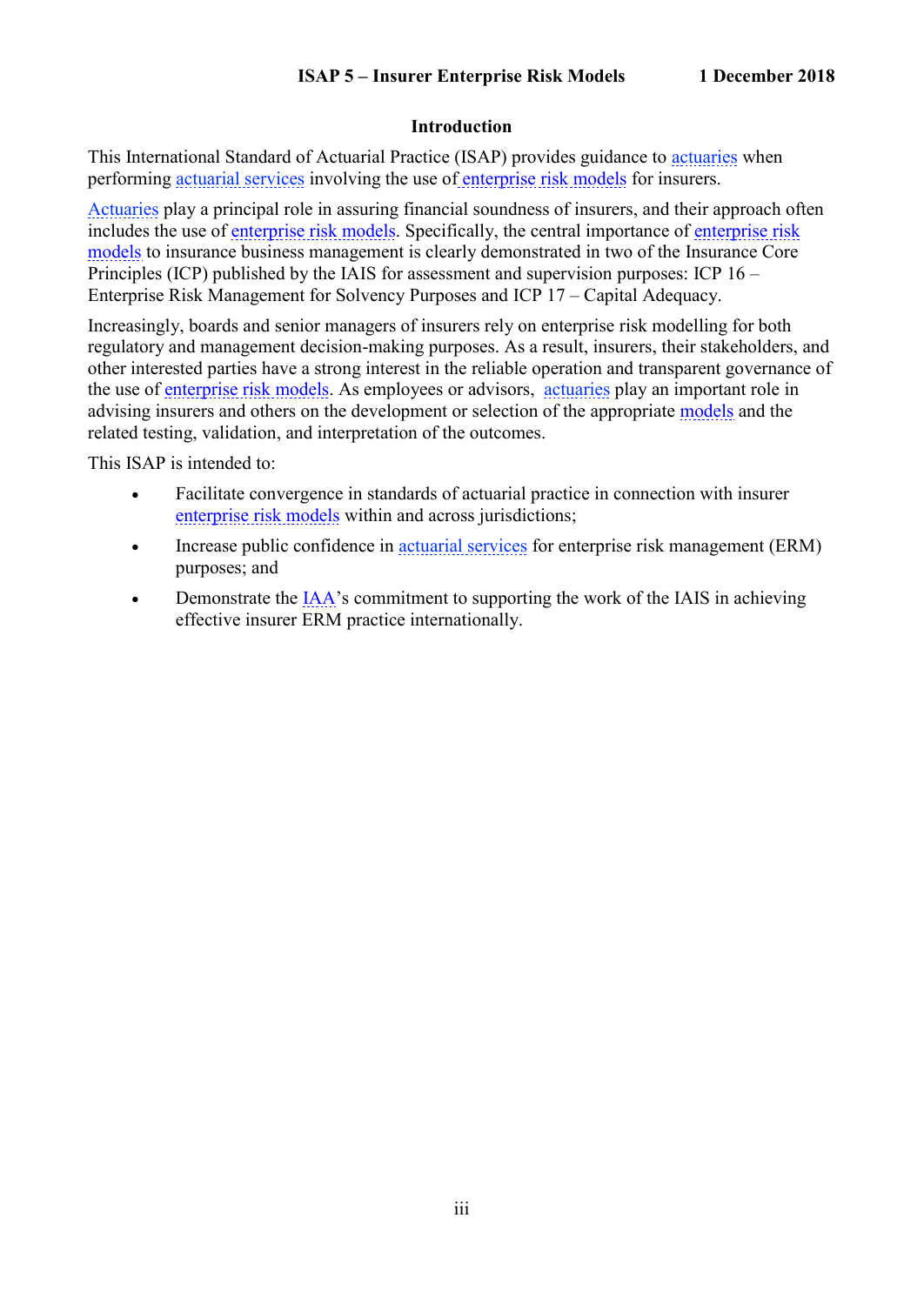#### **Section 1. General**

- <span id="page-5-1"></span><span id="page-5-0"></span>**1.1. Purpose** – This ISAP provides guidance to [actuaries](https://www.actuaries.org/IAA/Documents/CTTEES_ASC/ISAPs_Glossary_Terms/Actuary.html) when performing [actuarial](https://www.actuaries.org/IAA/Documents/CTTEES_ASC/ISAPs_Glossary_Terms/Actuarial_Services.html)  [services](https://www.actuaries.org/IAA/Documents/CTTEES_ASC/ISAPs_Glossary_Terms/Actuarial_Services.html) involving [enterprise risk models](https://www.actuaries.org/IAA/Documents/CTTEES_ASC/ISAPs_Glossary_Terms/Enterprise_Risk_Model.html) for insurers. It is expected to help increase public confidence in the ERM work provided by [actuaries](https://www.actuaries.org/IAA/Documents/CTTEES_ASC/ISAPs_Glossary_Terms/Actuary.html) by giving [intended users](https://www.actuaries.org/IAA/Documents/CTTEES_ASC/ISAPs_Glossary_Terms/intended_user.htm) confidence that:
	- [Actuarial services](https://www.actuaries.org/IAA/Documents/CTTEES_ASC/ISAPs_Glossary_Terms/Actuarial_Services.html) are carried out professionally and with due care;
	- The results are relevant to their needs, are presented clearly and understandably, and are complete; and
	- The assumptions and methodology (including, but not limited to, [models](https://www.actuaries.org/IAA/Documents/CTTEES_ASC/ISAPs_Glossary_Terms/Model.html) and modelling techniques) used are disclosed appropriately.
- <span id="page-5-2"></span>**1.2. Scope** – This standard applies to [actuaries](https://www.actuaries.org/IAA/Documents/CTTEES_ASC/ISAPs_Glossary_Terms/Actuary.html) when performing [actuarial services](https://www.actuaries.org/IAA/Documents/CTTEES_ASC/ISAPs_Glossary_Terms/Actuarial_Services.html) involving the selection, modification, development, and use of [enterprise risk models,](https://www.actuaries.org/IAA/Documents/CTTEES_ASC/ISAPs_Glossary_Terms/Enterprise_Risk_Model.html) including [stress tests](https://www.actuaries.org/IAA/Documents/CTTEES_ASC/ISAPs_Glossary_Terms/Stress_Test.html) and [scenario tests,](https://www.actuaries.org/IAA/Documents/CTTEES_ASC/ISAPs_Glossary_Terms/Scenario_Test.html) to assess solvency, assess capital adequacy, and produce risk metrics for ERM programs of insurers.
- <span id="page-5-3"></span>**1.3. Relationship to ISAP 1** – Compliance with [ISAP 1](https://www.actuaries.org/IAA/Documents/CTTEES_ASC/Final_ISAPs_Posted/ISAP1_Review_adopted_1Dec2018.pdf) is a prerequisite to compliance with this ISAP. References in [ISAP 1](https://www.actuaries.org/IAA/Documents/CTTEES_ASC/Final_ISAPs_Posted/ISAP1_Review_adopted_1Dec2018.pdf) to "this ISAP" should be interpreted as applying equally to this ISAP 5, where appropriate.
- <span id="page-5-4"></span>**1.4. Defined Terms** – This ISAP uses various terms whose specific meanings are defined in the Glossary. These terms are highlighted in the text with a dashed underscore and in blue, which is a hyperlink to the definition (e.g., [actuary\)](https://www.actuaries.org/IAA/Documents/CTTEES_ASC/ISAPs_Glossary_Terms/Actuary.html).
- <span id="page-5-5"></span>**1.5. Effective Date** – This ISAP is effective for [{actuarial services](https://www.actuaries.org/IAA/Documents/CTTEES_ASC/ISAPs_Glossary_Terms/Actuarial_Services.html) performed[/actuarial services](https://www.actuaries.org/IAA/Documents/CTTEES_ASC/ISAPs_Glossary_Terms/Actuarial_Services.html) commenced[/actuarial services](https://www.actuaries.org/IAA/Documents/CTTEES_ASC/ISAPs_Glossary_Terms/Actuarial_Services.html) performed for a valuation date)<sup>1</sup> on or after [Date].

<u>.</u>

<sup>&</sup>lt;sup>1</sup> [Phrase to be selected and date to be inserted by standard-setter adopting or endorsing this *ISAP.]*.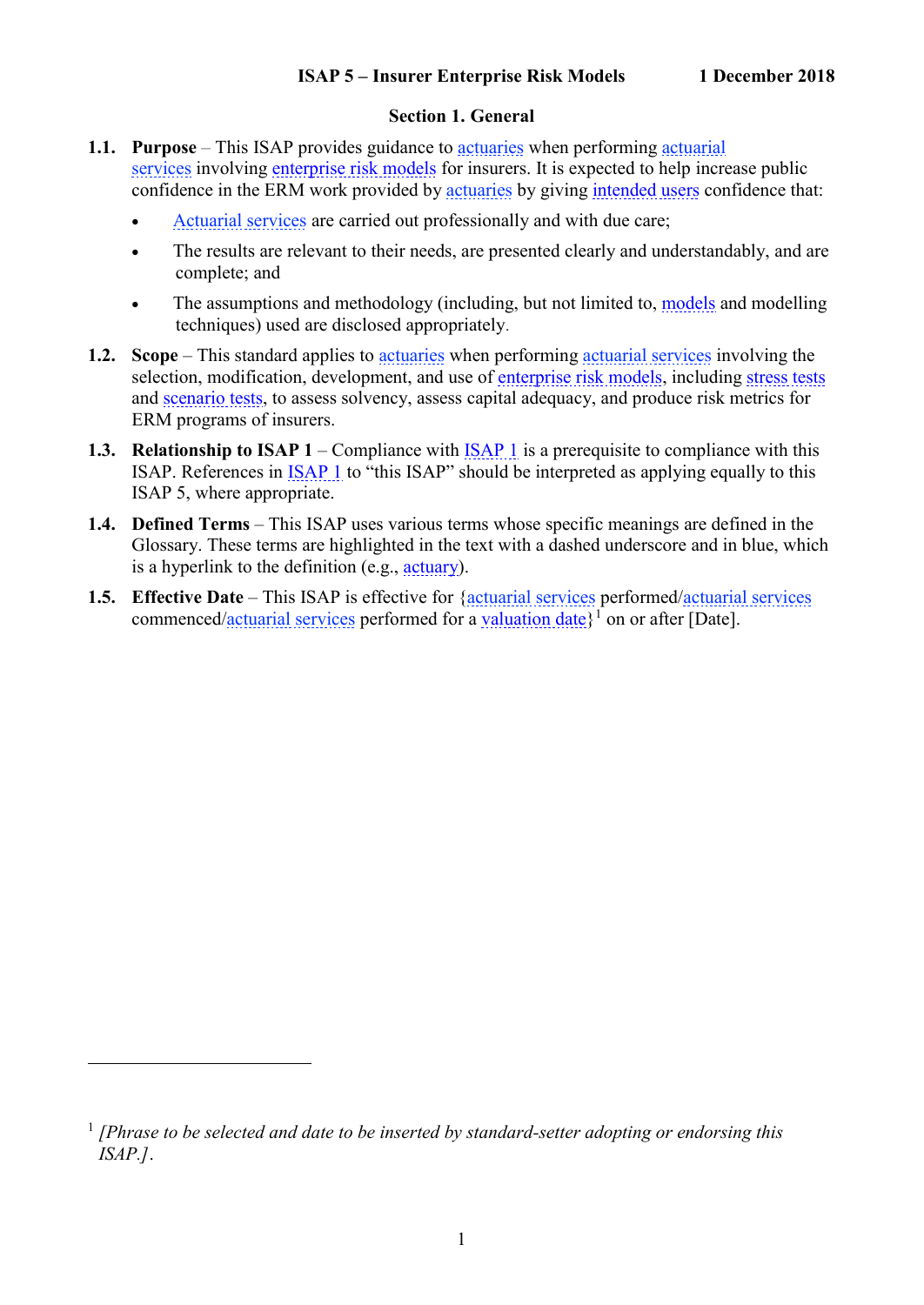#### **Section 2. Appropriate Practices**

- <span id="page-6-6"></span><span id="page-6-5"></span><span id="page-6-1"></span><span id="page-6-0"></span>**2.1. Understanding of Risk and Uncertainty** – The [actuary](https://www.actuaries.org/IAA/Documents/CTTEES_ASC/ISAPs_Glossary_Terms/Actuary.html) should have, or obtain, sufficient understanding of the nature of risk and uncertainty in relation to the subject of the [work](https://www.actuaries.org/IAA/Documents/CTTEES_ASC/ISAPs_Glossary_Terms/Work.html). In performing services related to risk assessment, the [actuary](https://www.actuaries.org/IAA/Documents/CTTEES_ASC/ISAPs_Glossary_Terms/Actuary.html) should consider, or may rely on others who have appropriately considered, the following:
	- 2.1.1. Information about the financial strength, risk profile, business management, and risk environment of the insurer that is relevant to the assignment;
	- 2.1.2. Information about the insurer's own risk management framework and approach, including its attitude to the assumption of risk as relevant to the assignment; and
	- 2.1.3. The relationship between the insurer's financial strength, risk profile, business management, and risk environment as identified in [2.1.1.](#page-6-5) above, and the insurer's risk management framework and approach as identified in [2.1.2.](#page-6-6) above. If, in the [actuary](https://www.actuaries.org/IAA/Documents/CTTEES_ASC/ISAPs_Glossary_Terms/Actuary.html)'s [professional judgment,](https://www.actuaries.org/IAA/Documents/CTTEES_ASC/ISAPs_Glossary_Terms/Professional_Judgment.html) a significant inconsistency exists, then that inconsistency should be reflected in the risk assessment and disclosed.
- <span id="page-6-7"></span><span id="page-6-2"></span>**2.2. Proportionality** – In applying **[ISAP 1](https://www.actuaries.org/IAA/Documents/CTTEES_ASC/Final_ISAPs_Posted/ISAP1_Review_adopted_1Dec2018.pdf)** paragraph 1.5. Reasonable Judgment, and in particular paragraph 1.5.2., the [actuary](https://www.actuaries.org/IAA/Documents/CTTEES_ASC/ISAPs_Glossary_Terms/Actuary.html) should also consider proportionality in respect of the nature, scale and complexity of the underlying risks.

#### <span id="page-6-4"></span><span id="page-6-3"></span>**2.3. Assumption Setting**

- 2.3.1. When choosing or advising on the choice of assumptions for inclusion in the insurer [enterprise risk model,](https://www.actuaries.org/IAA/Documents/CTTEES_ASC/ISAPs_Glossary_Terms/Enterprise_Risk_Model.html) in addition to following [ISAP 1](https://www.actuaries.org/IAA/Documents/CTTEES_ASC/Final_ISAPs_Posted/ISAP1_Review_adopted_1Dec2018.pdf) paragraphs 2.7. Assumptions and Methodology Set by Actuary and 2.8. Assumptions and Methodology Prescribed, the [actuary](https://www.actuaries.org/IAA/Documents/CTTEES_ASC/ISAPs_Glossary_Terms/Actuary.html) should consider factors including, but not limited to, the following:
	- a. Internal policies, likely management actions, and experience with past history of management actions;
	- b. Contractual requirements, policy wording, and past experience;
	- c. Factors outside of management control, such as policyholder behaviour, taxation, regulatory requirements, and reserving requirements; and
	- d. Risk mitigation techniques, such as reinsurance and hedging, and any limitations to these techniques.

The **actuary**'s assumptions should normally reflect the actual situation as of the [valuation date,](https://www.actuaries.org/IAA/Documents/CTTEES_ASC/ISAPs_Glossary_Terms/Valuation_Data.html) modified for any known or expected future changes.

- 2.3.2. When constructing or advising on the construction of insurer [enterprise risk models,](https://www.actuaries.org/IAA/Documents/CTTEES_ASC/ISAPs_Glossary_Terms/Enterprise_Risk_Model.html) the [actuary](https://www.actuaries.org/IAA/Documents/CTTEES_ASC/ISAPs_Glossary_Terms/Actuary.html) should be satisfied that the assumptions are reasonable by obtaining and reviewing information from appropriate sources, such as:
	- a. Management of the insurer being modelled;
	- b. Knowledgeable persons at the insurer;
	- c. The insurer's business plan and, if available, the most recent assessment of how the insurer will function under severely adverse scenarios;
	- d. External industry experts;
	- e. Requirements of [law;](https://www.actuaries.org/IAA/Documents/CTTEES_ASC/ISAPs_Glossary_Terms/Law.html) and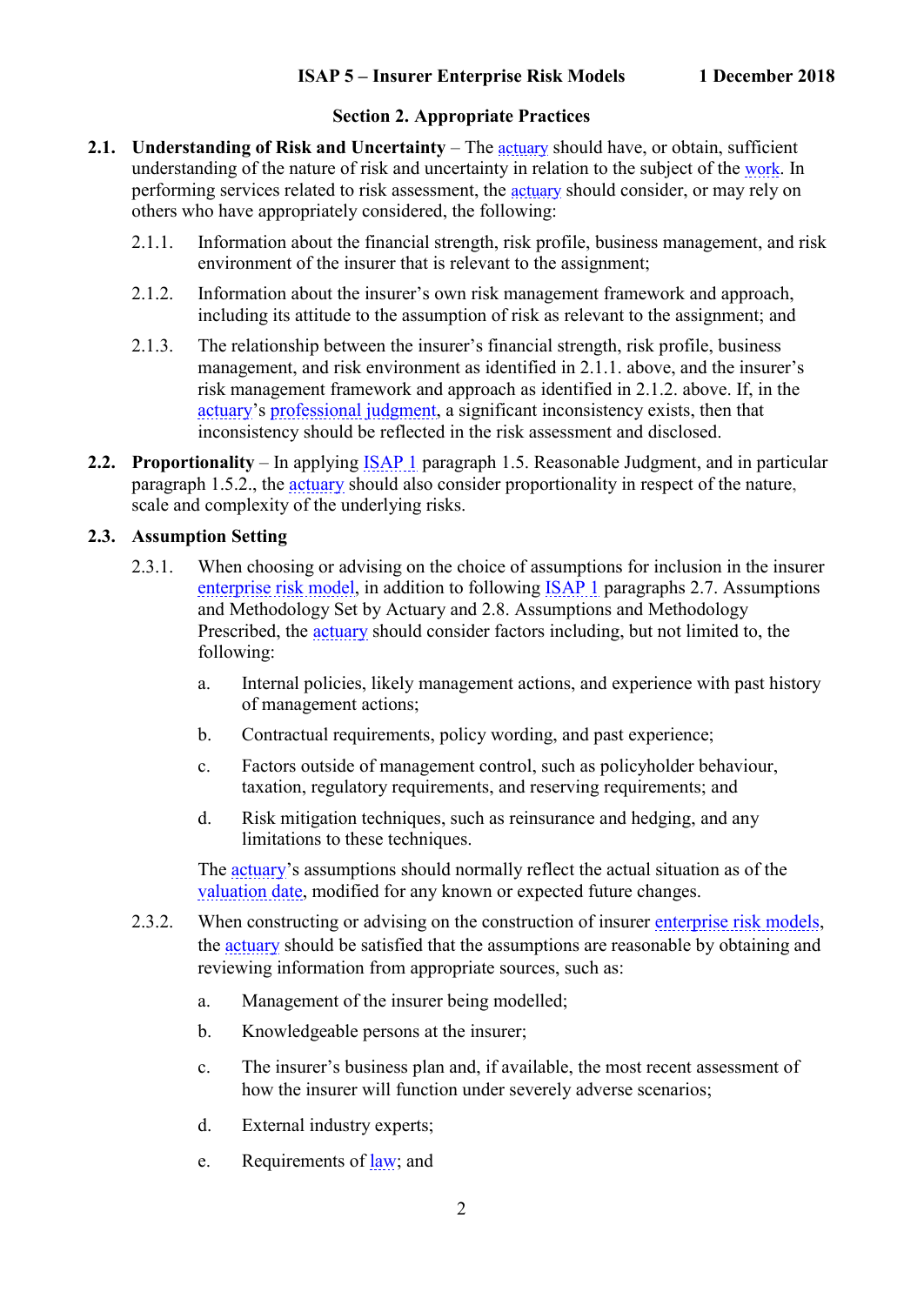- f. Other subject matter experts.
- <span id="page-7-2"></span>2.3.3. When probability distributions are incorporated into a [model,](https://www.actuaries.org/IAA/Documents/CTTEES_ASC/ISAPs_Glossary_Terms/Model.html) the [actuary](https://www.actuaries.org/IAA/Documents/CTTEES_ASC/ISAPs_Glossary_Terms/Actuary.html) should be satisfied that the assumed distributions and correlations are appropriate relative to historical information and anticipated future changes, and should also consider the possibility of plausible extreme values. In this regard, for each risk factor, the [actuary](https://www.actuaries.org/IAA/Documents/CTTEES_ASC/ISAPs_Glossary_Terms/Actuary.html) should provide an explanation of the differences between the incidence of actual extreme events included in the historical [data](https://www.actuaries.org/IAA/Documents/CTTEES_ASC/ISAPs_Glossary_Terms/Data.html) and the potential incidence of extreme events in the [enterprise risk model.](https://www.actuaries.org/IAA/Documents/CTTEES_ASC/ISAPs_Glossary_Terms/Enterprise_Risk_Model.html) The various probability distributions and correlations should recognize the possibility of simultaneous extreme values from multiple risk factors.

#### <span id="page-7-3"></span><span id="page-7-0"></span>**2.4. Stress Testing and Scenario Testing**

- 2.4.1. In relation to [stress tests](https://www.actuaries.org/IAA/Documents/CTTEES_ASC/ISAPs_Glossary_Terms/Stress_Test.html) or [scenario tests,](https://www.actuaries.org/IAA/Documents/CTTEES_ASC/ISAPs_Glossary_Terms/Scenario_Test.html) the [actuary](https://www.actuaries.org/IAA/Documents/CTTEES_ASC/ISAPs_Glossary_Terms/Actuary.html) should disclose:
	- a. The significant assumptions used in the [stress test](https://www.actuaries.org/IAA/Documents/CTTEES_ASC/ISAPs_Glossary_Terms/Stress_Test.html) or the [scenario test,](https://www.actuaries.org/IAA/Documents/CTTEES_ASC/ISAPs_Glossary_Terms/Scenario_Test.html) including the actions assumed to be taken by management; and
	- b. Any known limitations of the [stress test](https://www.actuaries.org/IAA/Documents/CTTEES_ASC/ISAPs_Glossary_Terms/Stress_Test.html) or the [scenario test](https://www.actuaries.org/IAA/Documents/CTTEES_ASC/ISAPs_Glossary_Terms/Scenario_Test.html) and include an assessment of the potential impact of these limitations on results.
- <span id="page-7-1"></span>**2.5. Assessing Consistency Among Models** – Multiple [models](https://www.actuaries.org/IAA/Documents/CTTEES_ASC/ISAPs_Glossary_Terms/Model.html) and multiple [stress tests](https://www.actuaries.org/IAA/Documents/CTTEES_ASC/ISAPs_Glossary_Terms/Stress_Test.html) or [scenario tests](https://www.actuaries.org/IAA/Documents/CTTEES_ASC/ISAPs_Glossary_Terms/Scenario_Test.html) are often developed for different purposes for the same insurer (e.g., accounting requirements, regulatory valuation, or risk evaluation to determine capital needs).

Where practical, the [actuary](https://www.actuaries.org/IAA/Documents/CTTEES_ASC/ISAPs_Glossary_Terms/Actuary.html) should assess the reasons for and the impact of using multiple [models](https://www.actuaries.org/IAA/Documents/CTTEES_ASC/ISAPs_Glossary_Terms/Model.html) and multiple [stress tests](https://www.actuaries.org/IAA/Documents/CTTEES_ASC/ISAPs_Glossary_Terms/Stress_Test.html) or [scenario tests](https://www.actuaries.org/IAA/Documents/CTTEES_ASC/ISAPs_Glossary_Terms/Scenario_Test.html) and provide an explanation of any material differences in results.